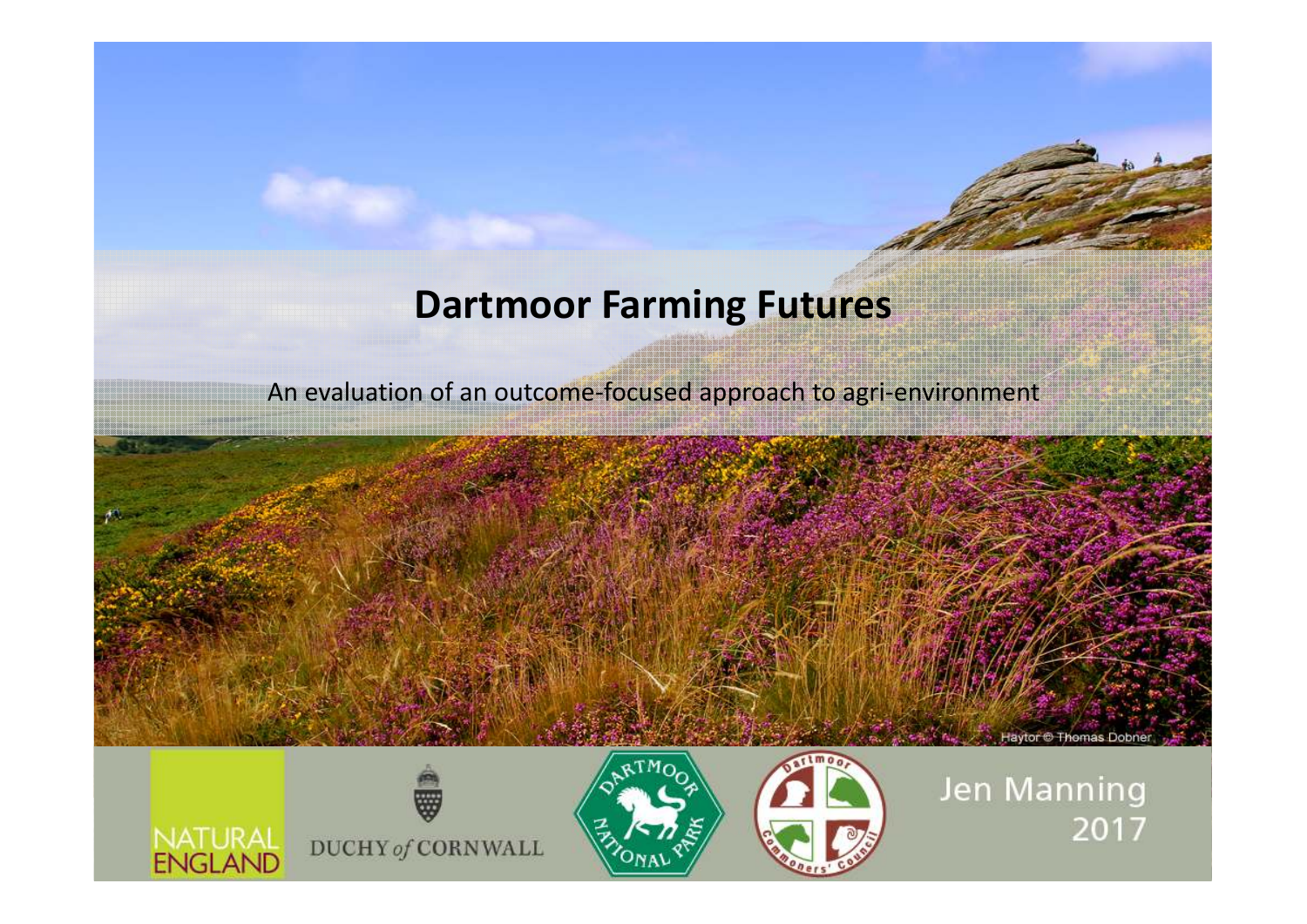# **Introduction**

- - Dartmoor Farming Futures (DFF) is an experimental pilot project aimed at developing a new approach to agrienvironment delivery for the management of the public and environmental benefits associated with Dartmoor's moorland
- - The scheme aims to increase commoner engagement with the design, delivery and monitoring of environmental outcomes through agri-environment agreements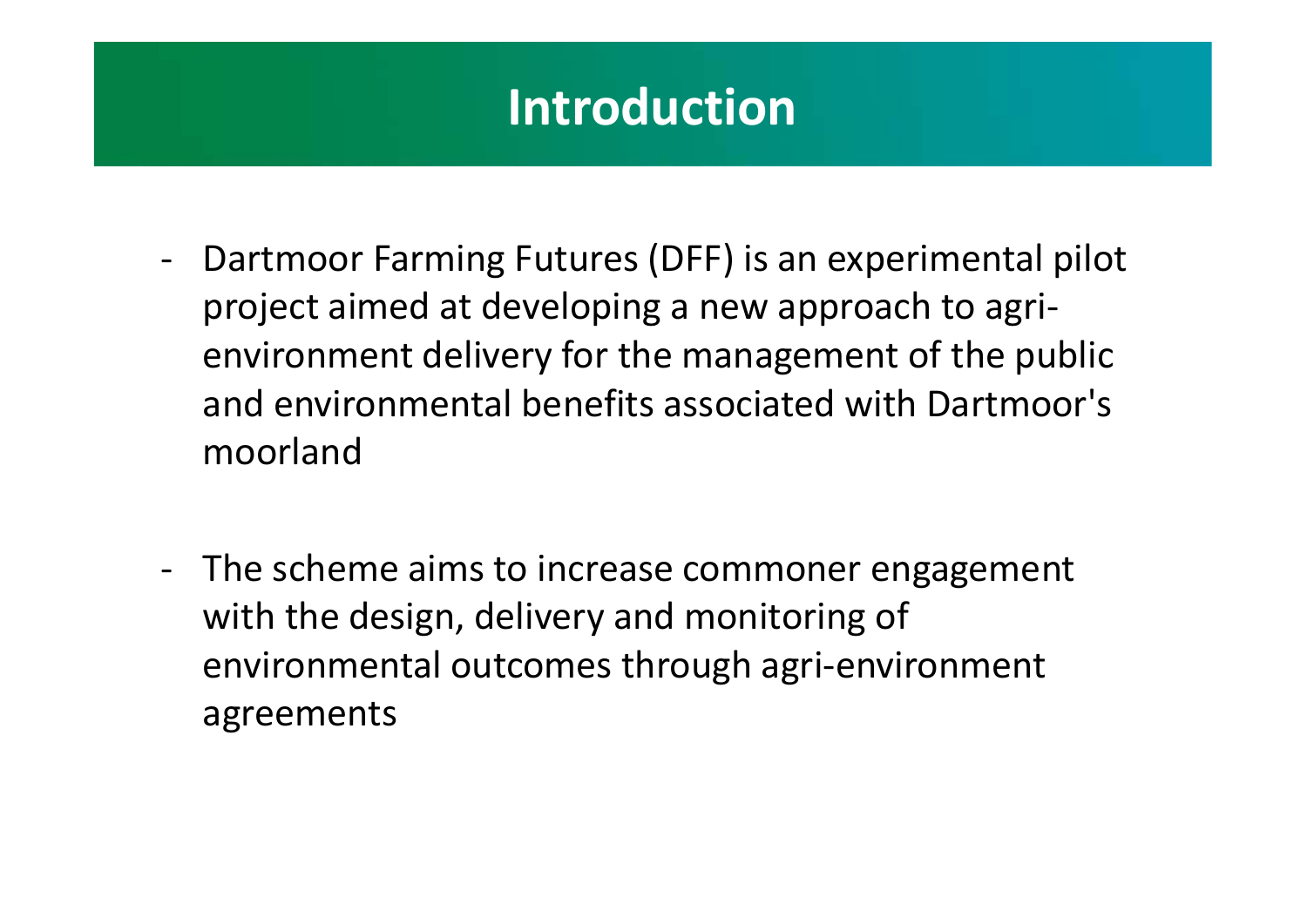### **Key elements of DFF**

 $\blacksquare$  Commoner involvement in the design and development of the new approach, including the identification of key outcomes for each agreement

-Commoner participation in the monitoring of site and habitat condition

- Greater flexibility to choose appropriate management methods to achieve the outcomes

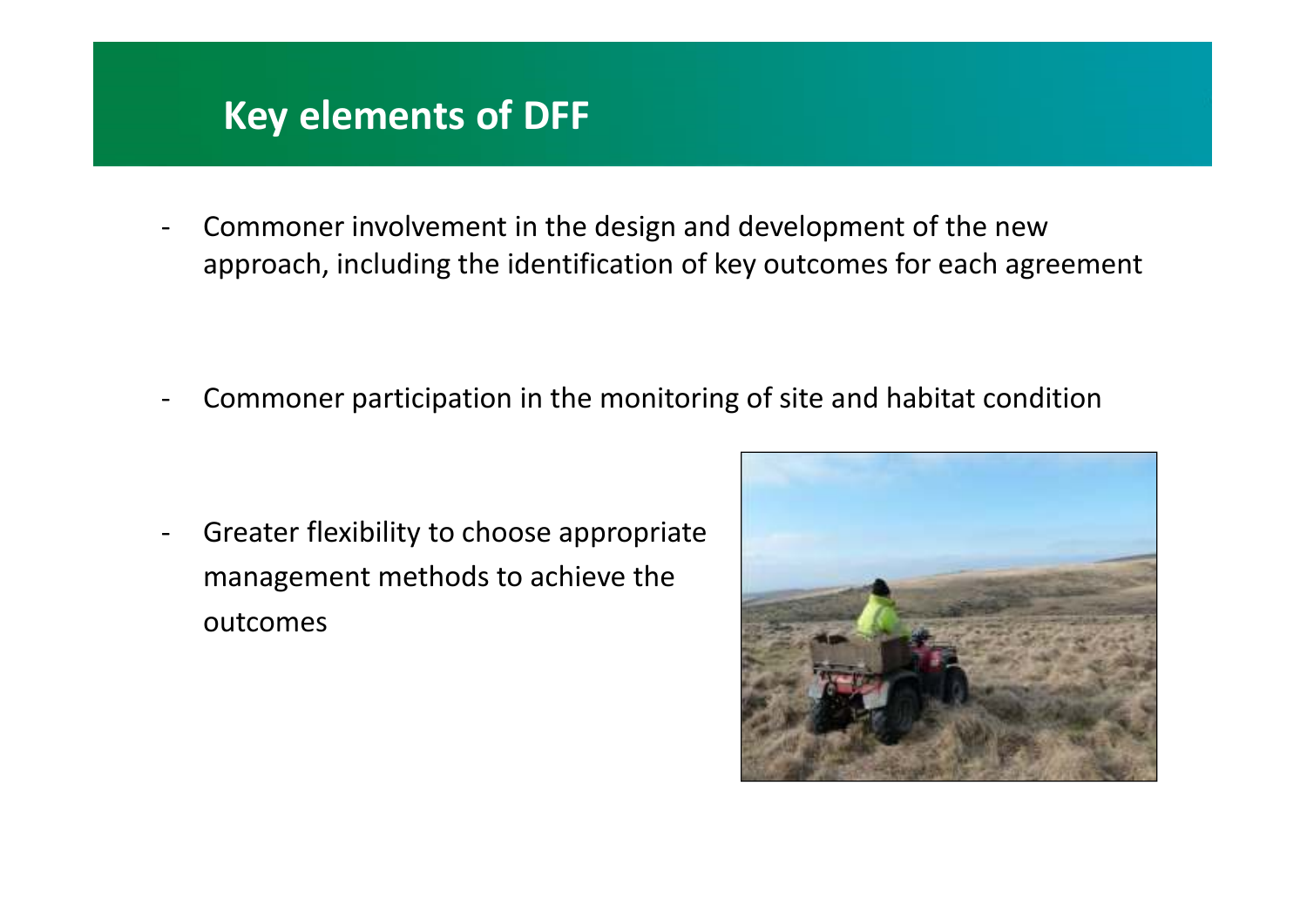# **The pilot areas**

The pilot focuses on two very diff**e**rent areas of common land within Dartmoor National Park.



- • **Haytor/Bagtor Commons** – <sup>a</sup> small, almost separate block of common land covering c. <sup>554</sup> ha. There are <sup>8</sup>active graziers.
- $\bullet$  **Forest of Dartmoor** – the main, central part of Dartmoor covering c. 11, <sup>170</sup> ha. There are <sup>80</sup> active graziers, it is almost entirely notified as <sup>a</sup> SSSI.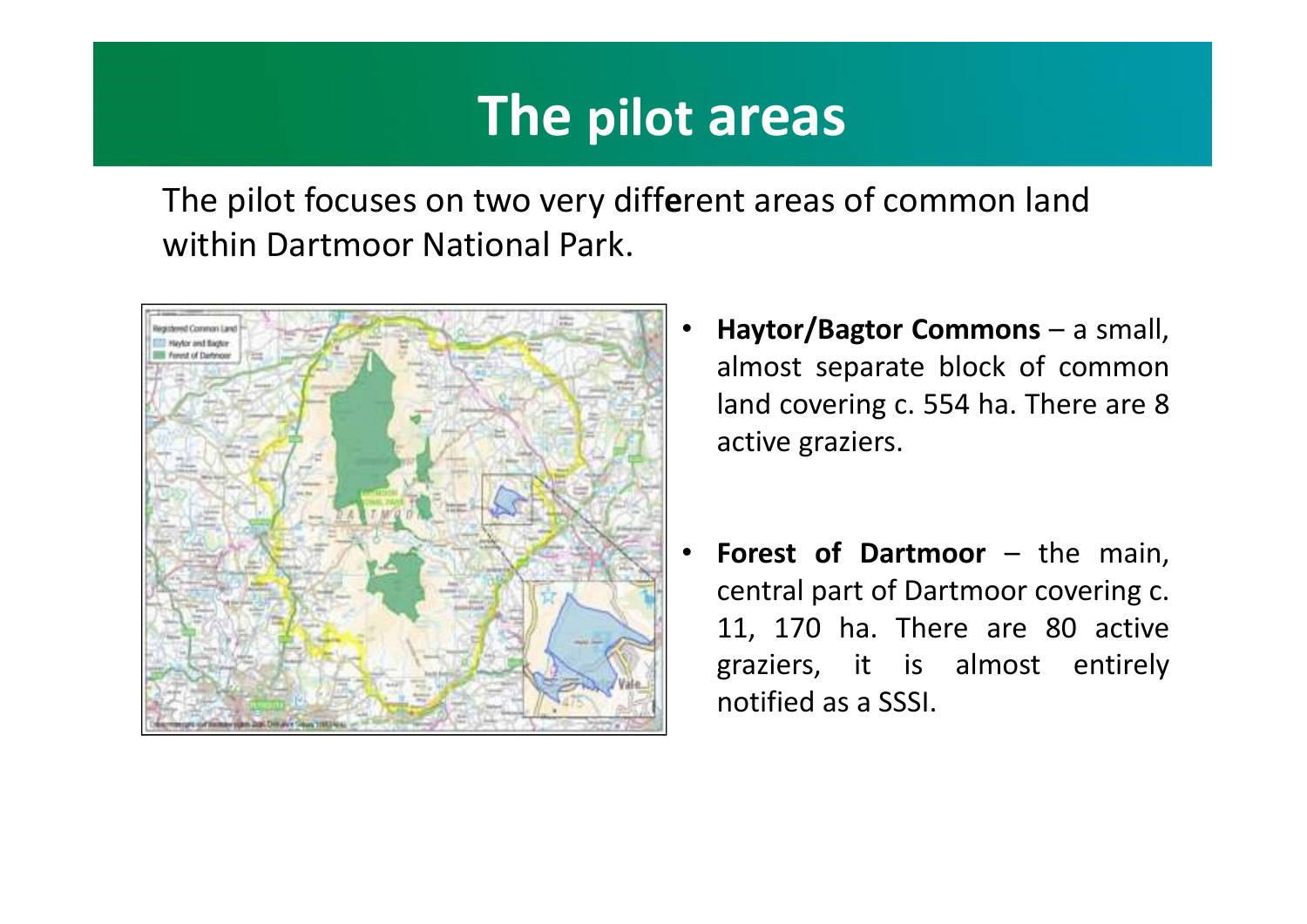### **Evaluation**

**Aim**

#### **The aim of this study was to evaluate the impacts of DFF on farmer behaviours, perceptions and farm businesses**

#### **Methods**

Semi-structured face to face interviews were undertaken with participating and non-participating commoners from each pilot area

Further interviews were undertaken with key stakeholders to gain an understanding of their perceptions of DFF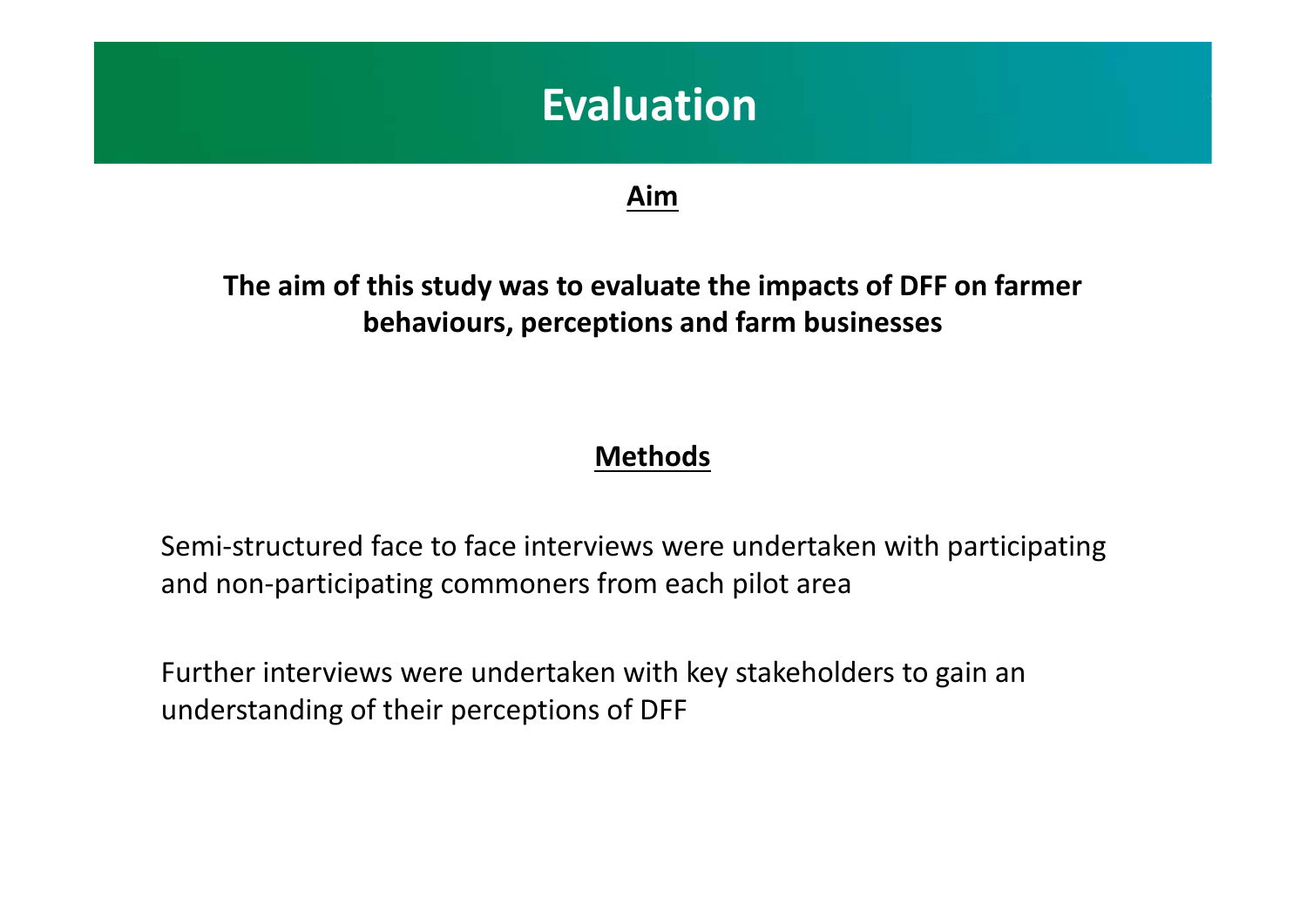### **Reasons for engagement**

- - Opportunity for commoners to use their experience and knowledge to shape an agreement
- - A scheme that presents commoners with an opportunity to prove that they are responsible landmanagers who can deliver environmental benefits
- - An opportunity to address some of the key issues with agri-environment schemes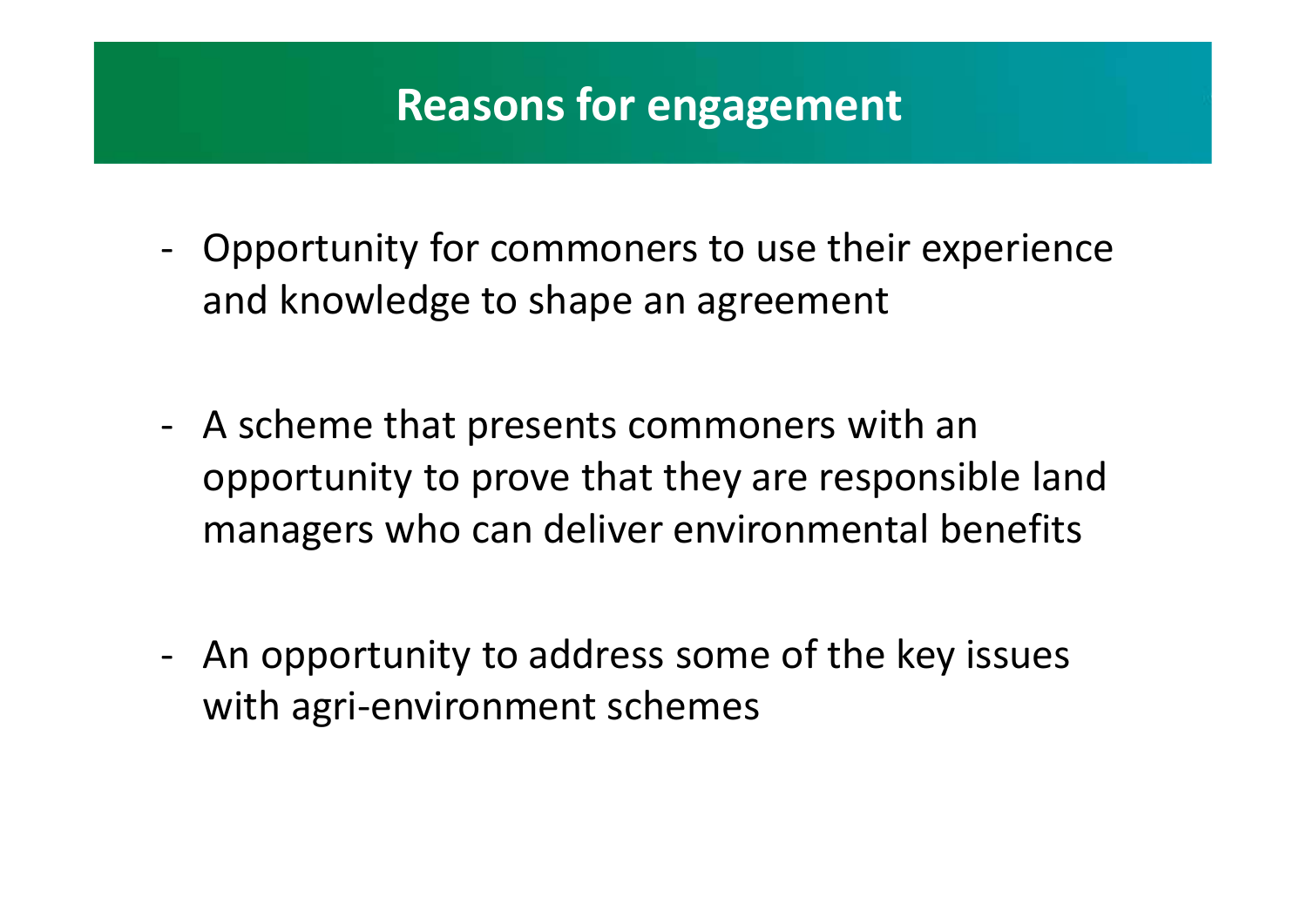### **Key issues associated with agri- environment schemes**

- - Blanket schemes that cover the whole country and not tailored to individual areas
- -Lack of flexibility and tight prescriptions
- No farmer input
- - Schemes do not encourage joint working to deliver the outcomes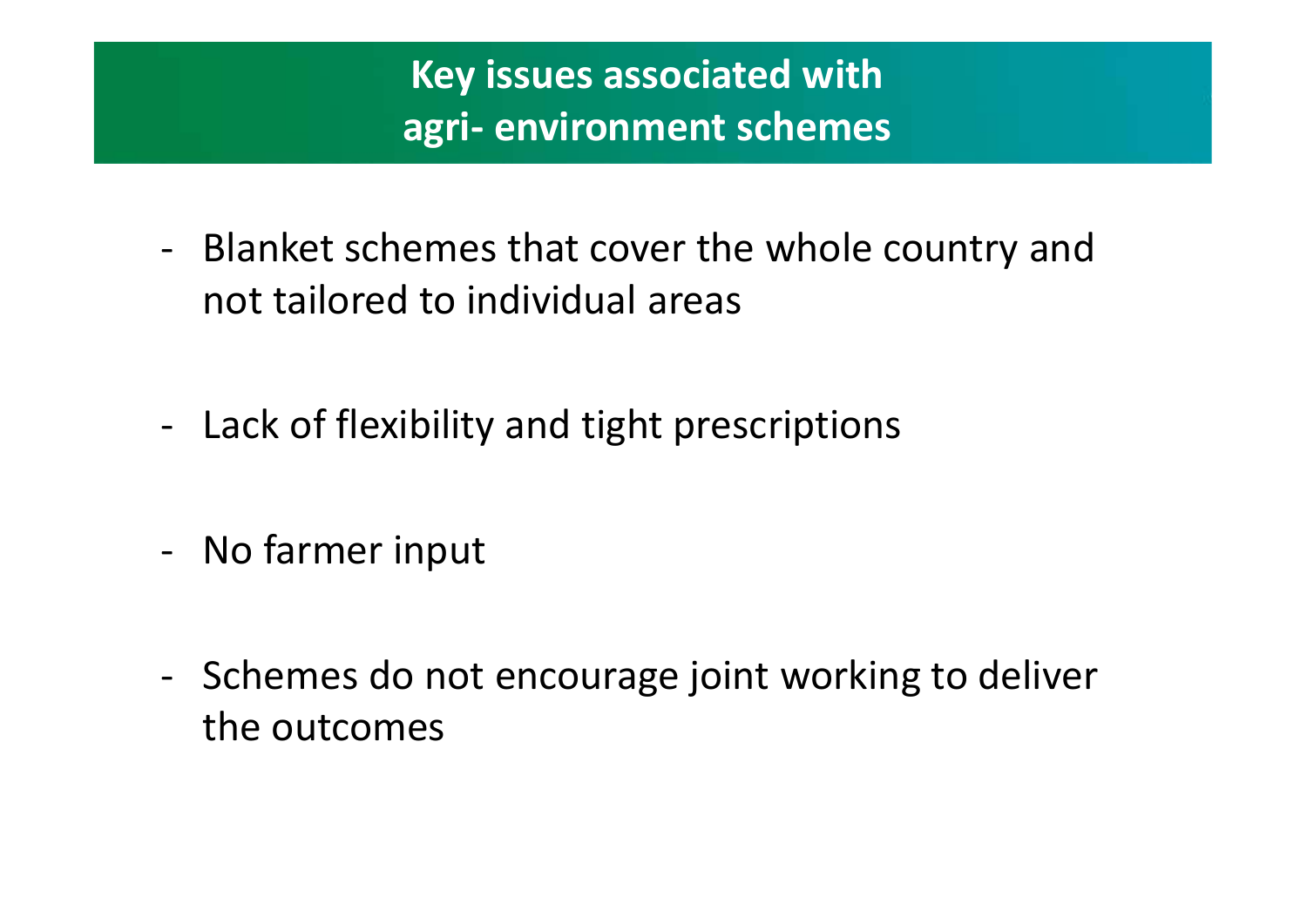

#### **Agri-environment scheme understanding and ownership**

- $\blacksquare$  Participating commoners have a greater understanding of what their agrienvironment schemes are trying to achieve and the outcomes that they are expected to deliver
- -Increased ownership of their scheme is being seen among the commoners

#### **Environmental attitudes and understanding**

- $\blacksquare$  Commoners have a better understanding of the key species, habitats and archaeological features that can be found on their common
- - This has provided them with a better understanding of how to manage the common for environmental outcomes and how this can be incorporated into their management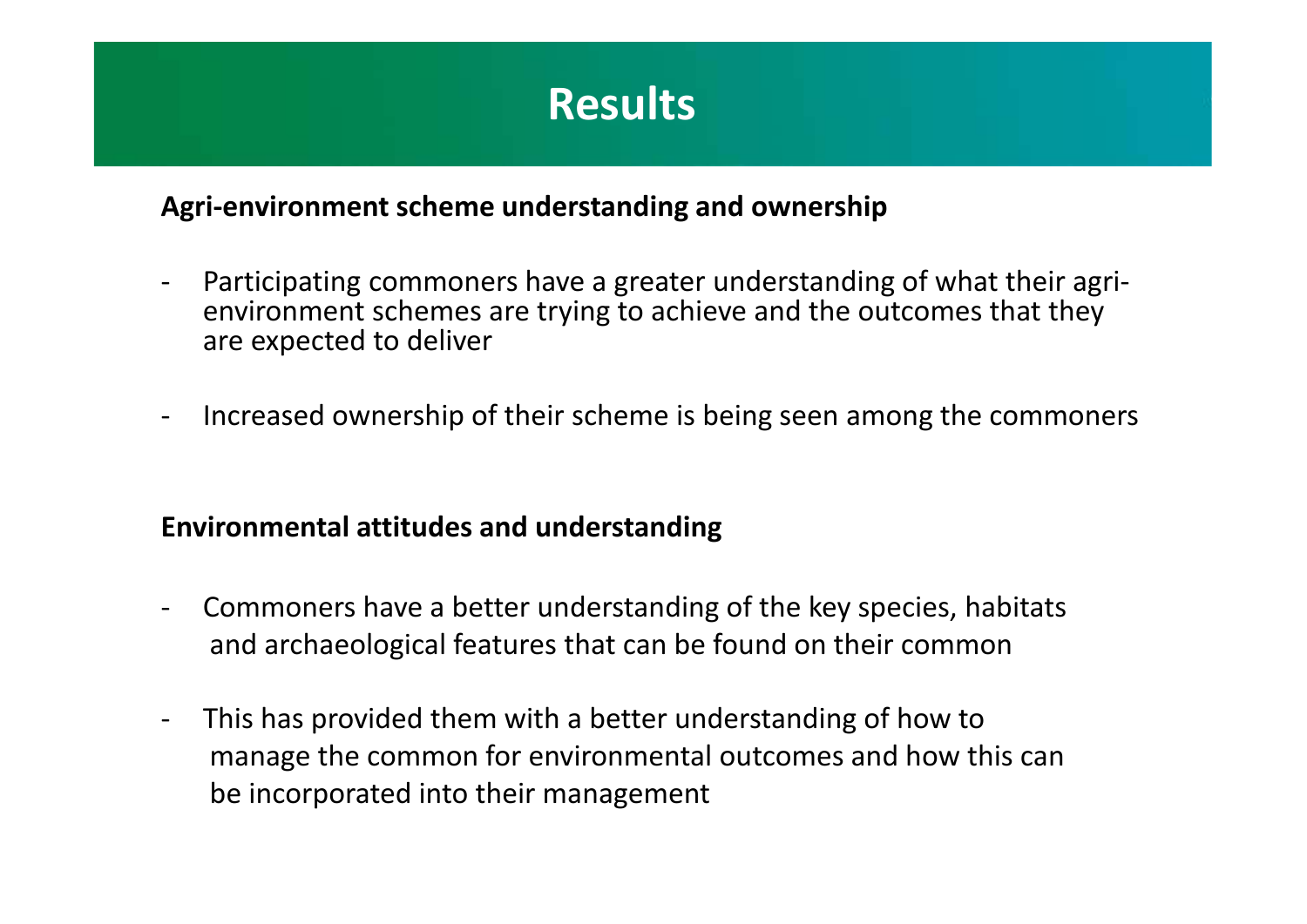### **Results**

#### **Monitoring**

- - Training and monitoring on the Forest plays an important role in the shaping of commoners attitudes and understandings of the management of the commons
- - Involvement in monitoring acts as an important learning experience



#### **Farm business impacts (income and management)**

- -Limited farm income benefits aside from the possibility of cost savings
- -Increased flexibility makes management of the farm easier
- $\blacksquare$  Few commoners are trialling new management methods to achieve the desired outcomes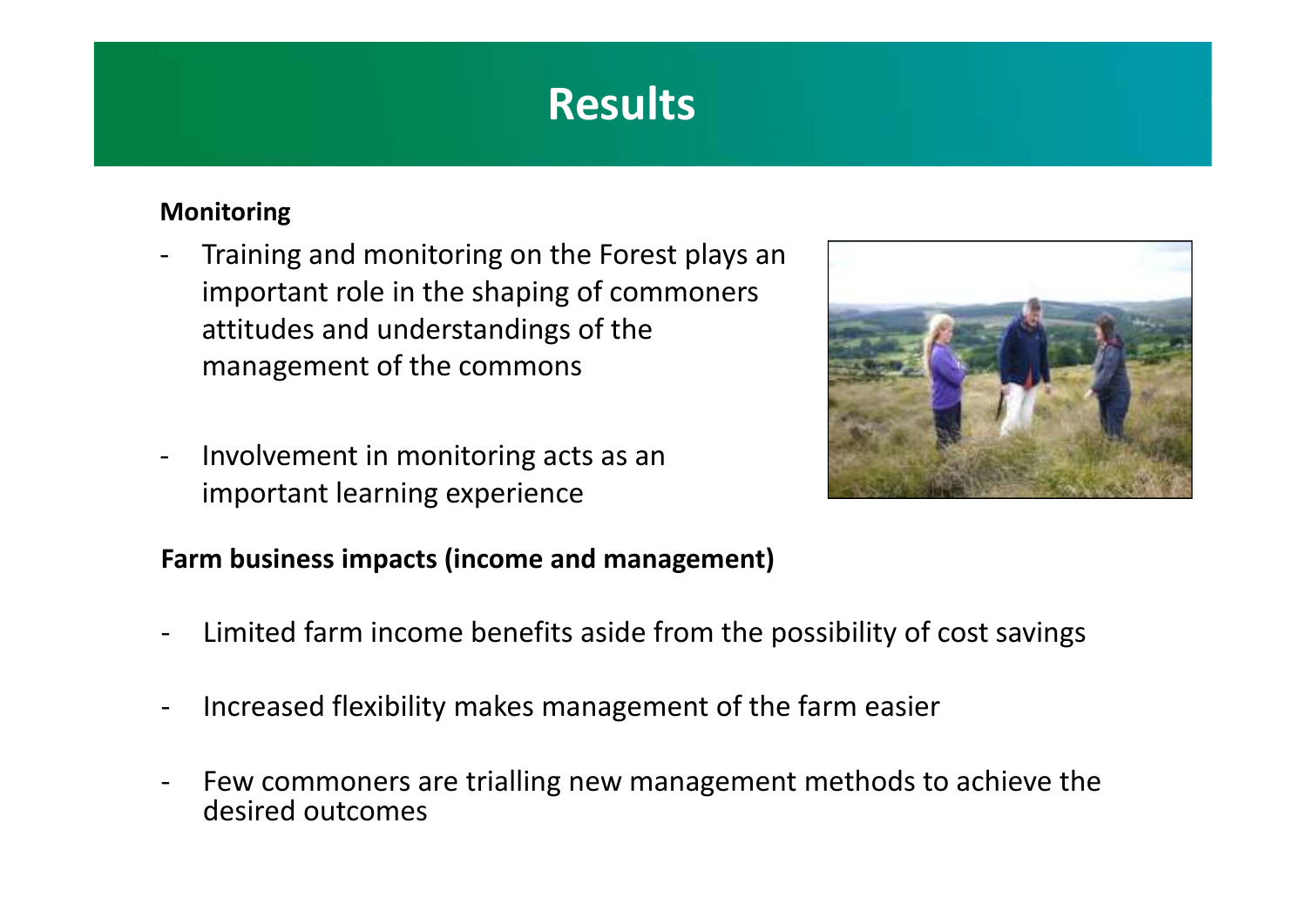### **Results**

"….*it's made us more aware of things and being aware of it, it's caused more interest, we weren't aware that we had an adder breeding colony in one area until somebody identified it and now we swipe around that and burn around that…."*

"*….it's not complicated but I just think it empowers farmers a bit to know what the ecologists are looking for and it just gives you some common ground then because you can say well no I saw that…"*

"*I think that is the biggest advantage farming futures has given to farmers, to engage more with the environmental side then they have done in the past, which I think is a big step forward."*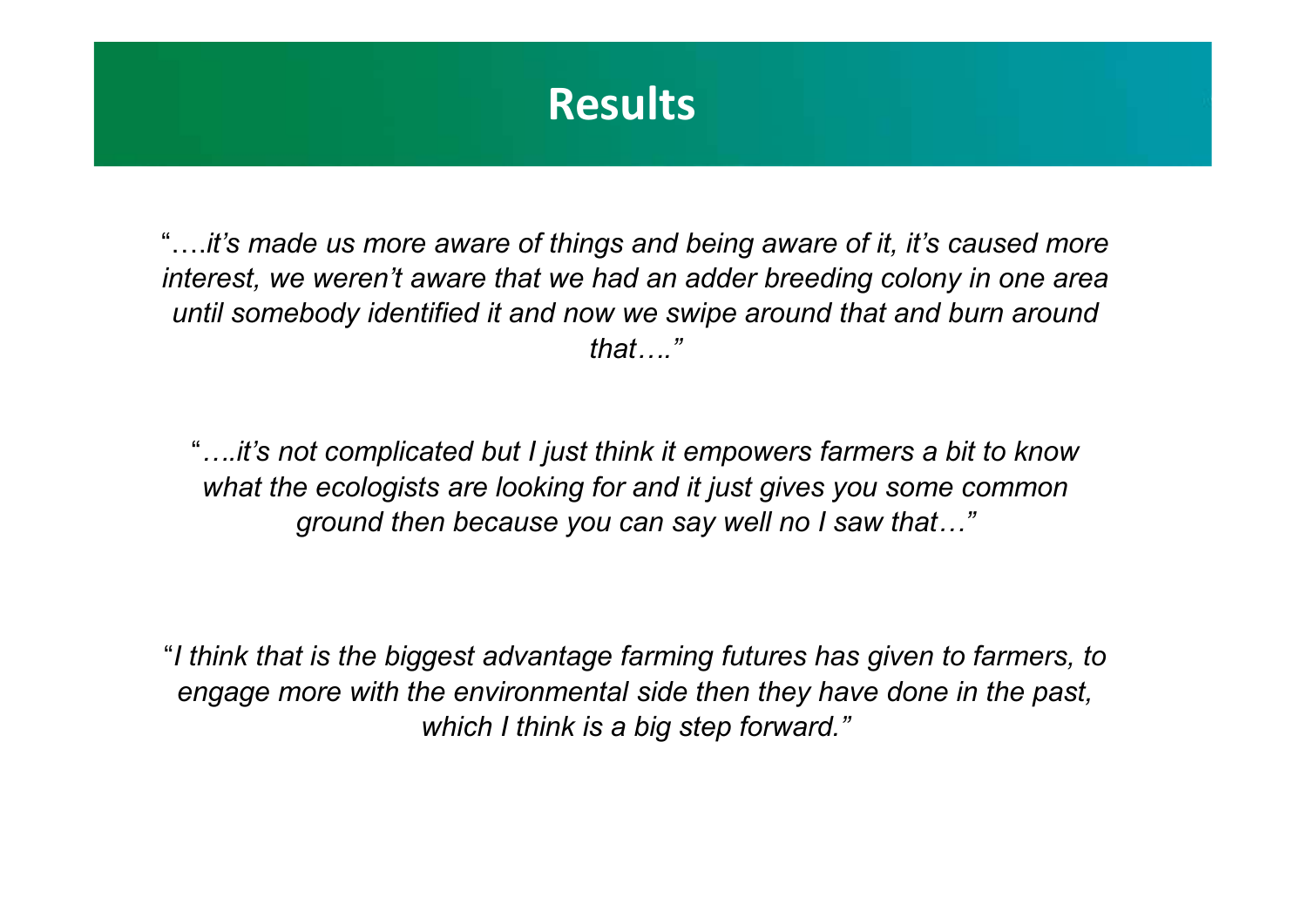### **Conclusions**

DFF is resulting in greater understanding and ownership of agrienvironment agreements on both pilot areas, however there are differences between the two

Caution among commoners is likely to be reducing innovation

Increased delivery and evidence of delivery of the outcomes